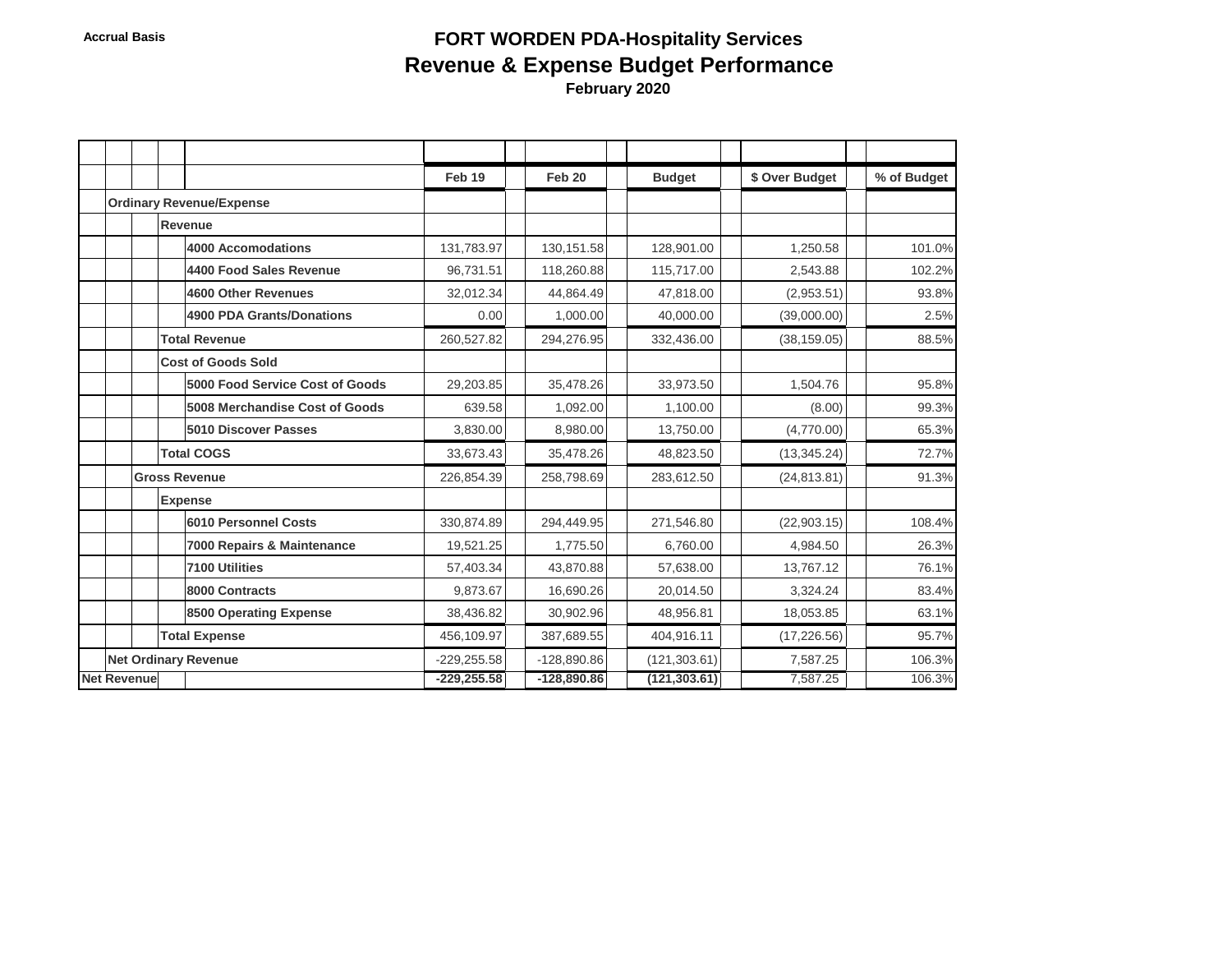# Accrual Basis **Accrual Basis FORT WORDEN PDA-Hospitality Services Revenue & Expense Budget Performance February 2020**

|                    |                      |  |                                 |  | Jan - Feb 19  | Jan - Feb 20  | <b>YTD Budget</b> | \$ Over Budget | % of Budget |
|--------------------|----------------------|--|---------------------------------|--|---------------|---------------|-------------------|----------------|-------------|
|                    |                      |  | <b>Ordinary Revenue/Expense</b> |  |               |               |                   |                |             |
|                    |                      |  | Revenue                         |  |               |               |                   |                |             |
|                    |                      |  | 4000 Accomodations              |  | 189,231.81    | 193,296.38    | 191,677.00        | 1,619.38       | 100.8%      |
|                    |                      |  | 4400 Food Sales Revenue         |  | 183,371.21    | 183,758.28    | 197,125.00        | (13, 366.72)   | 93.2%       |
|                    |                      |  | 4600 Other Revenues             |  | 62,190.06     | 69,145.71     | 81,495.94         | (12, 350.23)   | 84.8%       |
|                    |                      |  | 4900 PDA Grants/Donations       |  | 0.00          | 26,000.00     | 65,000.00         | (39,000.00)    | 40.0%       |
|                    |                      |  | <b>Total Revenue</b>            |  | 434,793.08    | 472,200.37    | 535,297.94        | (63,097.57)    | 88.2%       |
|                    |                      |  | <b>Cost of Goods Sold</b>       |  |               |               |                   |                |             |
|                    |                      |  | 5000 Food Service Cost of Goods |  | 57,864.54     | 55,782.45     | 55,830.34         | (47.89)        | 100.1%      |
|                    |                      |  | 5008 Merchandise Cost of Goods  |  | 1,120.53      | 2,078.00      | 2,100.00          | (22.00)        | 99.0%       |
|                    |                      |  | <b>5010 Discover Passes</b>     |  | 11,940.00     | 14,610.00     | 27,500.00         | (12,890.00)    | 53.1%       |
|                    |                      |  | <b>Total COGS</b>               |  | 70,925.07     | 72,470.45     | 85,430.34         | (12,959.89)    | 84.8%       |
|                    |                      |  | <b>Gross Revenue</b>            |  | 363,868.01    | 399,729.92    | 449,867.60        | (50, 137.68)   | 88.9%       |
|                    |                      |  | <b>Expense</b>                  |  |               |               |                   |                |             |
|                    |                      |  | 6010 Personnel Costs            |  | 654,244.12    | 575,217.93    | 521,626.18        | (53, 591.75)   | 110.3%      |
|                    |                      |  | 7000 Repairs & Maintenance      |  | 33,831.09     | 8,852.66      | 6,760.00          | (2,092.66)     | 131.0%      |
|                    |                      |  | 7100 Utilities                  |  | 103,751.64    | 97,260.64     | 103,090.00        | 5,829.36       | 94.3%       |
|                    |                      |  | 8000 Contracts                  |  | 24,981.06     | 28,923.35     | 33,145.00         | 4,221.65       | 87.3%       |
|                    |                      |  | 8500 Operating Expense          |  | 84,064.31     | 105,198.53    | 114,135.49        | 8,936.96       | 92.2%       |
|                    | <b>Total Expense</b> |  |                                 |  | 900.872.22    | 815,453.11    | 778,756.67        | 36.696.44      | 95.5%       |
|                    |                      |  | <b>Net Ordinary Revenue</b>     |  | $-537,004.21$ | $-415,723.19$ | -328,889.07       | 86,834.12      | 79.1%       |
| <b>Net Revenue</b> |                      |  |                                 |  | $-537,004.21$ | $-415,723.19$ | $-328,889.07$     | 86,834.12      | 79.1%       |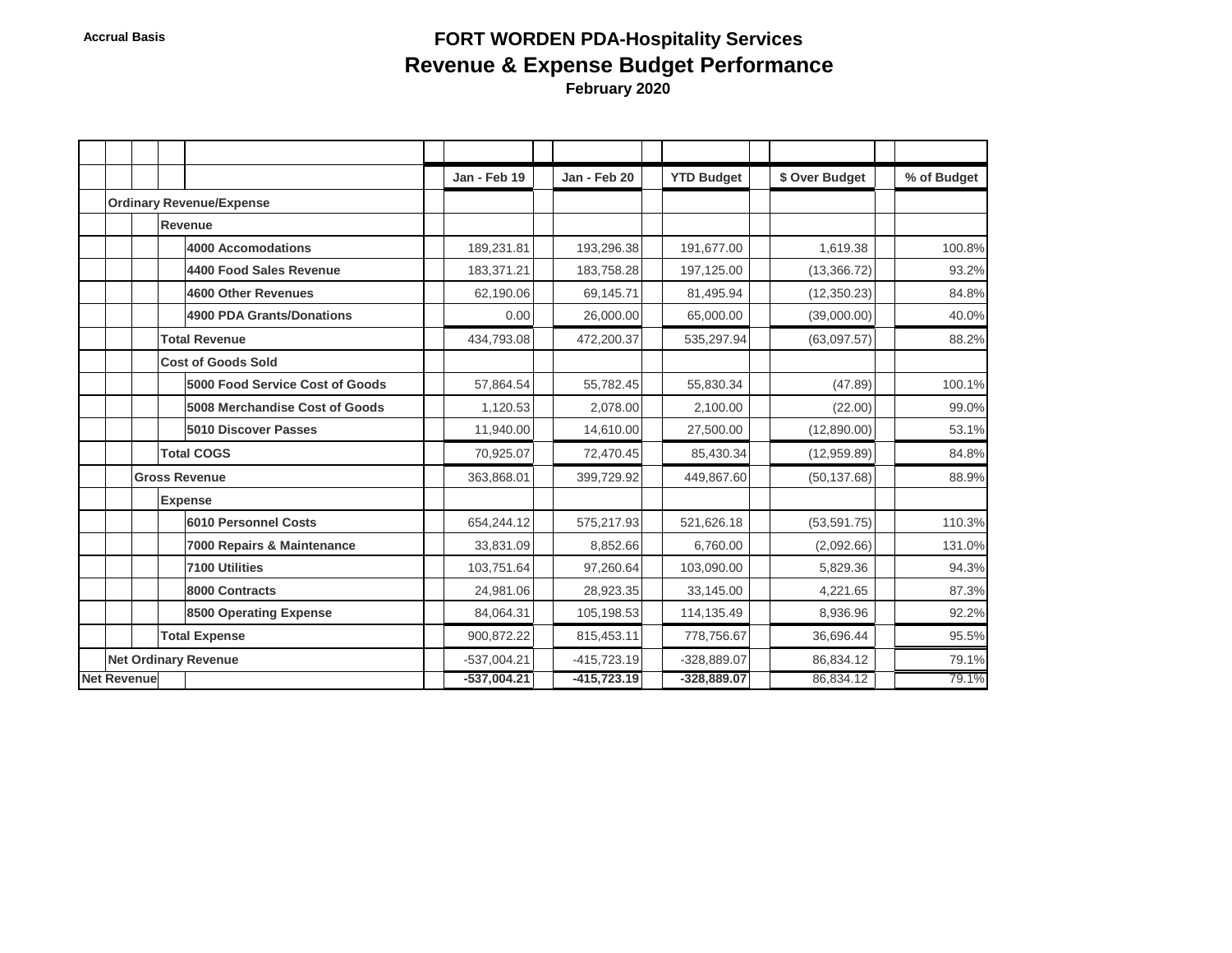## **Accrual Basis Contracts FORT WORDEN PDA Balance Sheet As of February 29, 2020**

|                     |                               |                            |                                   | Feb 29, 20   |
|---------------------|-------------------------------|----------------------------|-----------------------------------|--------------|
| <b>ASSETS</b>       |                               |                            |                                   |              |
|                     | <b>Current Assets</b>         |                            |                                   |              |
|                     | <b>Checking/Savings</b>       |                            |                                   |              |
|                     |                               | 229,833.67                 |                                   |              |
|                     |                               |                            | 1003 Advance Deposit Account      | 147,389.78   |
|                     |                               | 305,182.15                 |                                   |              |
|                     | <b>Total Checking/Savings</b> | 682,405.60                 |                                   |              |
|                     |                               | <b>Accounts Receivable</b> |                                   |              |
|                     |                               |                            | 1100 Hospitality Services AR      | 43,741.51    |
|                     |                               | <b>1120 Partner Tenant</b> | 93,372.82                         |              |
|                     |                               |                            | 1140 Grants                       | 817,447.71   |
|                     |                               |                            | <b>Total Accounts Receivable</b>  | 954,562.04   |
|                     |                               |                            | <b>Other Current Assets</b>       |              |
|                     |                               |                            | 1050 Food Service Inventories     | 243,688.15   |
|                     |                               |                            | 1060 Merchandise for Resale       | 57,119.00    |
|                     |                               |                            | <b>1065 Discover Passes</b>       | 37,400.50    |
|                     |                               |                            | <b>1200 Prepaid Expenses</b>      | 108,915.71   |
|                     |                               |                            | <b>Undeposited Funds</b>          | 233,678.67   |
|                     |                               |                            | <b>Total Other Current Assets</b> | 680,802.03   |
|                     |                               |                            | <b>Total Current Assets</b>       | 2,317,769.67 |
|                     | <b>Fixed Assets</b>           |                            |                                   |              |
|                     | <b>1300 Fixed Assets</b>      | 268,593.36                 |                                   |              |
|                     | <b>Total Fixed Assets</b>     | 268,593.36                 |                                   |              |
| <b>TOTAL ASSETS</b> |                               |                            |                                   | 2,586,363.03 |
|                     |                               |                            | <b>LIABILITIES &amp; EQUITY</b>   |              |
|                     | <b>Liabilities</b>            |                            |                                   |              |
|                     |                               |                            | <b>Current Liabilities</b>        |              |
|                     |                               |                            | <b>Accounts Payable</b>           |              |
|                     |                               |                            | 2000 Operating                    | 214,803.35   |
|                     |                               |                            | 2003 Capital Fund A/P             | 1,369,760.17 |
|                     |                               |                            | <b>Total Accounts Payable</b>     | 1,584,563.52 |
|                     |                               |                            | <b>Credit Cards</b>               |              |
|                     |                               |                            | 2010 Credit Cards & House Accts   | 42,952.03    |
|                     |                               |                            | <b>Total Credit Cards</b>         | 42,952.03    |
|                     |                               |                            |                                   |              |
|                     |                               |                            | <b>2100 Current Liabilities</b>   | 175,061.68   |
|                     |                               |                            | 2122 Public Works Retainage       | 292,793.77   |
|                     |                               |                            | <b>2200 Advance Deposits</b>      | 395,633.91   |
|                     |                               |                            | 2220 Advance Deposits-NR          | 552,373.63   |
|                     |                               |                            | 2400 Notes Payables               | 1,500,000.00 |
|                     |                               |                            | 2600 Pass Thru-Oth                | 3,420.64     |
|                     |                               |                            | <b>Payroll Liabilities</b>        | 318.06       |
|                     |                               | 2,919,601.69               |                                   |              |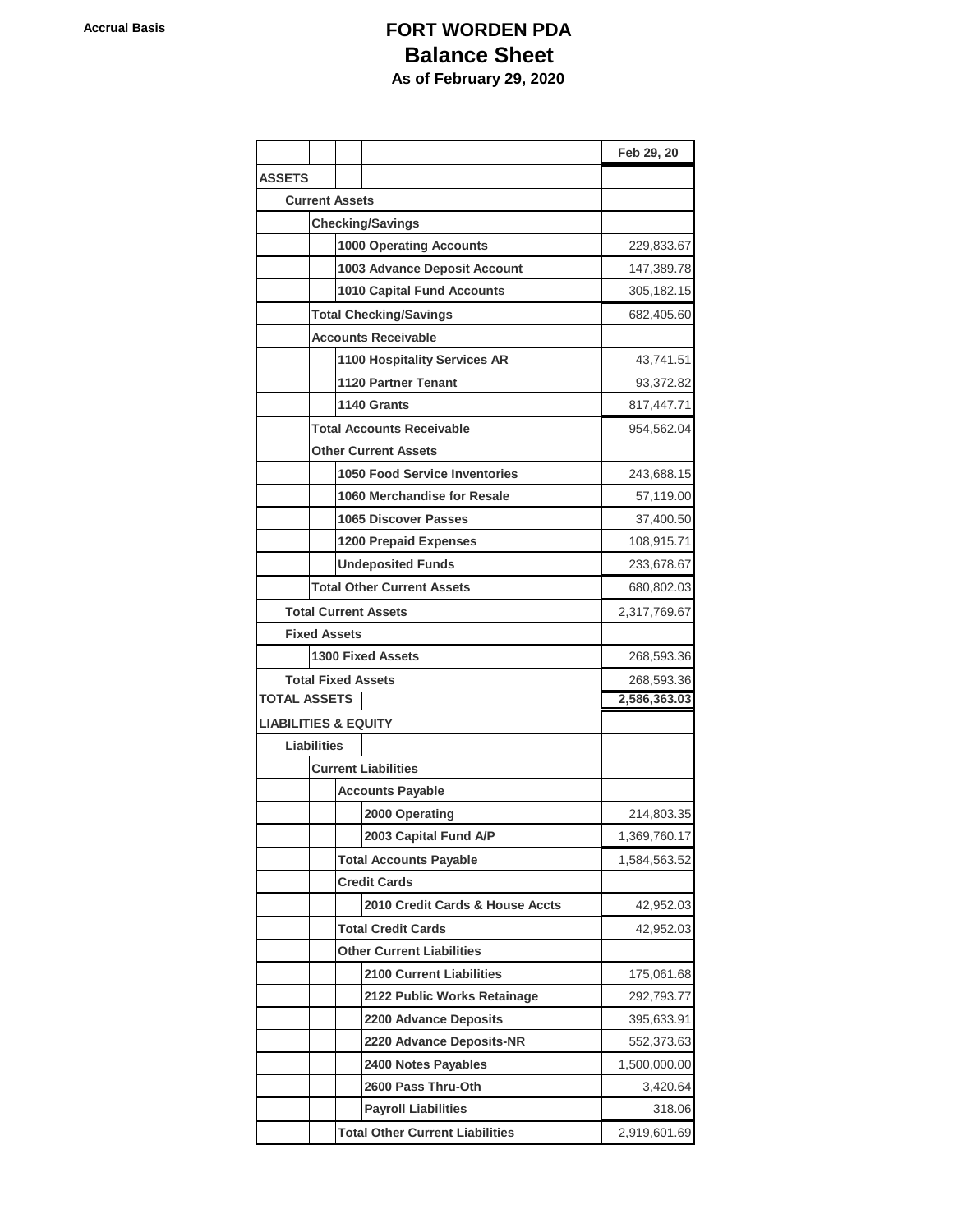## **Accrual Basis Contracts FORT WORDEN PDA Balance Sheet As of February 29, 2020**

|                                       |                                    |                               |                   | Feb 29, 20   |  |  |
|---------------------------------------|------------------------------------|-------------------------------|-------------------|--------------|--|--|
|                                       | <b>Total Current Liabilities</b>   |                               | 4,547,117.24      |              |  |  |
|                                       | <b>Long Term Liabilities</b>       |                               |                   |              |  |  |
|                                       |                                    |                               | 2700 Kitsap Bonds | 3,400,000.00 |  |  |
|                                       | <b>Total Long Term Liabilities</b> | 3,400,000.00                  |                   |              |  |  |
| <b>Total Liabilities</b>              |                                    | 7,947,117.24                  |                   |              |  |  |
| <b>Equity</b>                         |                                    |                               |                   |              |  |  |
|                                       |                                    | <b>Opening Balance Equity</b> | 6,346.95          |              |  |  |
|                                       | <b>Unrestricted Net Assets</b>     | -4,684,832.33                 |                   |              |  |  |
|                                       | <b>Net Income</b>                  | $-682,268.83$                 |                   |              |  |  |
| <b>Total Equity</b>                   | $-5,360,754.21$                    |                               |                   |              |  |  |
| <b>TOTAL LIABILITIES &amp; EQUITY</b> | 2,586,363.03                       |                               |                   |              |  |  |